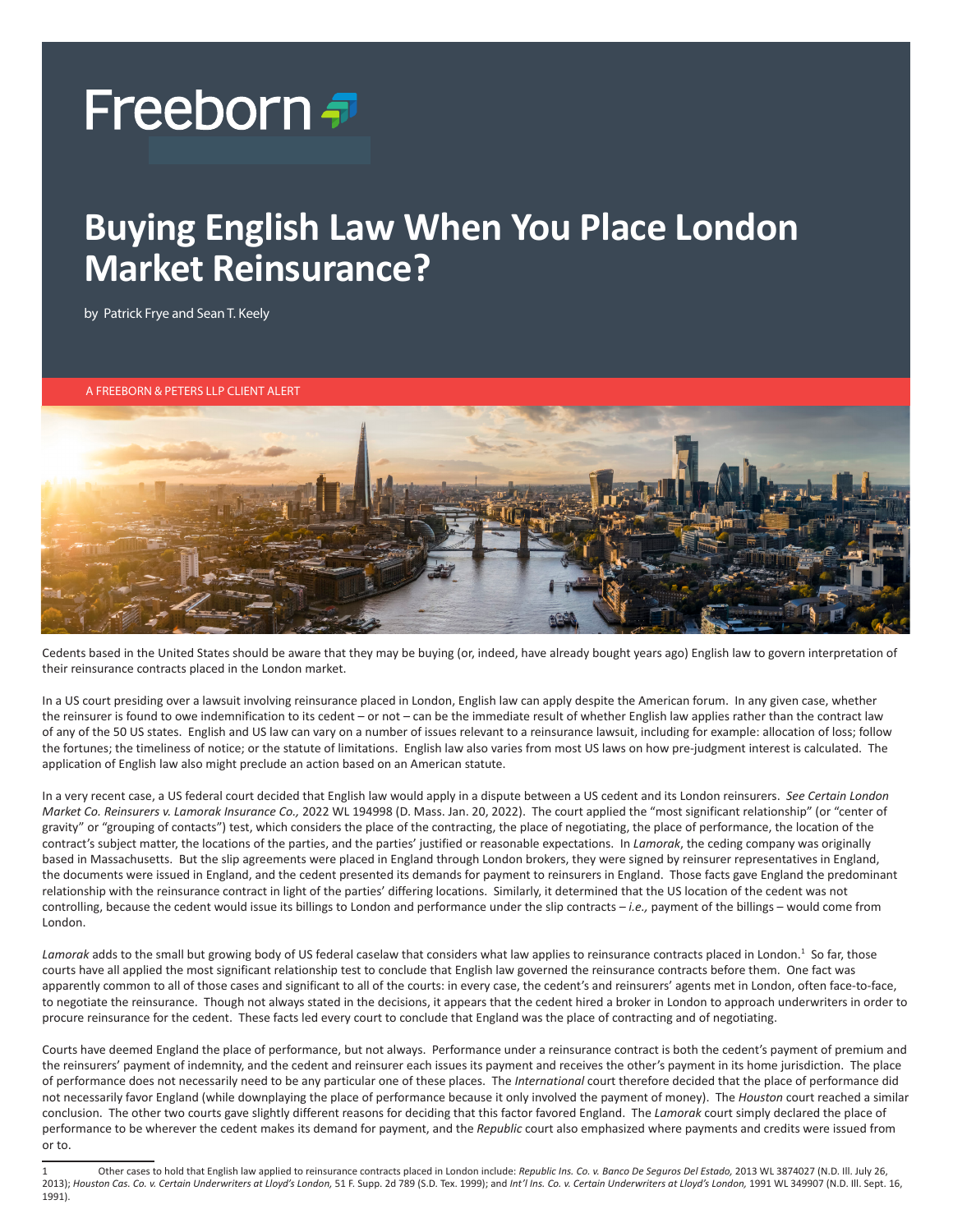# Freeborn <del>T</del>

If anything, citing London as the place of performance in those actions drastically simplified matters, in that *Republic* dealt with defendant French and Uruguayan retrocessionaires that indemnified a syndicate that included the plaintiff US reinsurer. Their world-spanning post-contracting relationship apparently was intermediated in London. Hence the place of performance is not as predictable and as obvious as the places of contracting and of negotiating are.

Strictly speaking, the most significant relationship test calls for a balancing of all conceivably relevant factors, with no one factor (or fact) to trump all the others. Theoretically, this flexibility means that English law could be rejected based on differences among the facts found in the cases above and those presented to the next US court that will decide which law governs a reinsurance contract placed in London. Further, because the cases above are trial court decisions, they are not binding on the next US court.

That said, these cases will be strongly persuasive to the next US court to take up this choice-of-law issue over London-placed reinsurance. Most US states, including New York, have adopted the most significant relationship test. Because the formation of the contracts in the cases above are fairly typical of reinsurance contracts placed in London, one would expect courts in such states to similarly conclude that English law applies, particularly if there is an emphasis on the significance of the reinsurance contract having been negotiated and formed in England. As for those states that have not adopted the most significant relationship test, they usually enforce the ancient rule of *lex loci contractus* – applying the law of the jurisdiction where the contract was made. Under this rule, the case for applying English law is even stronger.

The unanimity of these few cases thus far strongly suggests that English law may be applied more and more in US litigation over London-placed reinsurance. All parties embroiled in disputes involving such reinsurance agreements would do well to consider how their position might fare under English law – applied by a US court.

### **If you have any questions about how English law may affect interpretation of your reinsurance contracts, please contact Patrick Frye ([pfrye@freeborn.com](mailto:pfrye%40freeborn.com?subject=)), Sean Keely ([skeely@freeborn.com\)](mailto:skeely%40freeborn.com?subject=), or another member of Freeborn's Reinsurance team.**

### ABOUT THE AUTHORS



Patrick Frye Partner

Chicago Office (312) 360-6785 [pfrye@freeborn.com](mailto:pfrye%40freeborn.com?subject=)



### Sean T. Keely

New York Office (646) 993-4444 [skeely@freeborn.com](mailto:skeely%40freeborn.com?subject=) Patrick Frye is a Partner in the Litigation Practice Group and member of the Insurance/Reinsurance Industry Team. He represents clients in commercial litigation, including coverage disputes and antitrust claims. He advises clients on litigation strategy and appears before arbitration panels and state and federal courts. Patrick has represented policyholders or client insurers in disputes over a wide variety of insurance products, including CGL, E&O/professional liability, D&O, and long-term disability policies.

Sean Keely is the New York Office Managing Partner, a member of the Firm's Executive Committee, the head of Freeborn's Reinsurance Subgroup, and a Partner in the Litigation Practice Group. Sean was involved in reinsurance litigation as an intern with a firm handling reinsurance and insurance insolvency matters. Over 20 years later, Sean brings that deep industry knowledge to bear, litigating and arbitrating commercial disputes with a particular focus on the (re)insurance industry. Clients seek out Sean because he knows the industry and the issues they face. Clients rely on Sean to craft commercial solutions when appropriate and to take cases to trial when necessary to win them. He has successfully tried cases to verdict in U.S. state and federal courts, and to final award in arbitration for clients based in the U.S., London, Continental Europe, and Asia.